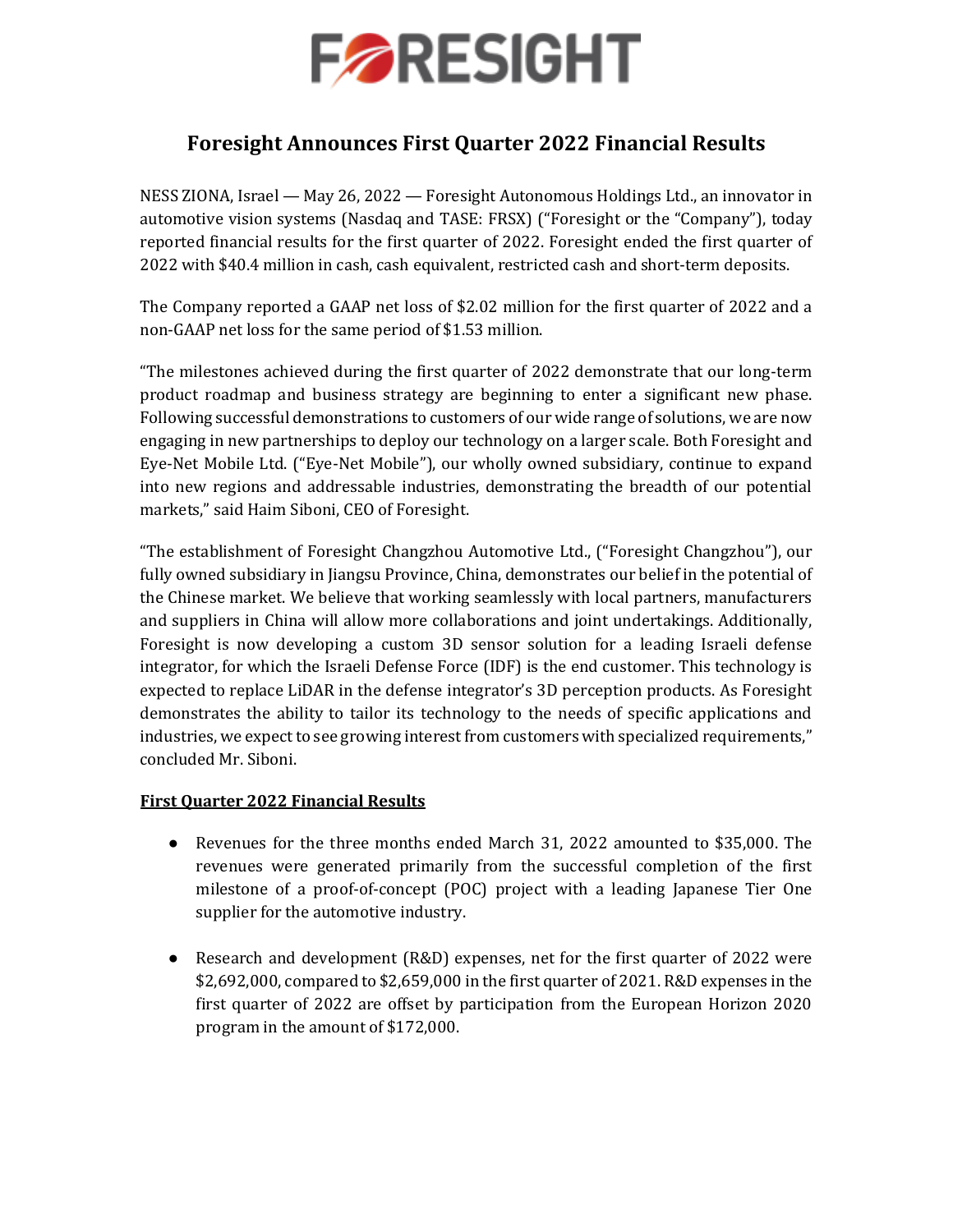# **FARESIGHT**

- General and administrative (G&A) expenses for the first quarter of 2022 were \$1,188,000, compared to \$1,206,000 in the first quarter of 2021. The decrease is attributed primarily to a decrease in payroll and related expenses and public company expenses, offset by increase in professional services and share based payments to service providers.
- Finance income, net for the three months ended March 31, 2022 amounted to \$2,472,000. Finance income, net is attributed primarily to gains from revaluation of our investment in Rail Vision Ltd to its fair value, following its initial public offering on Nasdaq, in the amount of \$2,793,000 offset by exchange rate differences and other expenses in the amount of \$328,000.
- GAAP net loss for the first quarter of 2022 was \$2,024,000 or \$0.006 per ordinary share compared to a GAAP net loss of \$4,362,000, or \$0.014 per ordinary share in the first quarter of 2021.
- Non-GAAP net loss for the first quarter of 2022 was \$1,527,000 or \$0.005 per ordinary share compared to a non-GAAP net loss of \$3,201,000 in the first quarter of 2021 or \$0.010 per ordinary share. A reconciliation between GAAP net loss and non-GAAP net loss is provided following the financial statements that are part of this release. Non-GAAP results exclude the effect of share-based compensation expenses.

### **Balance Sheet Highlights**

- Cash, restricted cash and short-term deposits totaled \$40.4 million as of March 31, 2022, compared to \$45.7 million as of December 31, 2021.
- GAAP shareholder's equity totaled \$47.1 million as of March 31, 2022, compared to \$48.6 million as of December 31, 2021. The decrease is attributed to the net loss for the period, offset by share based payments to employees, consultants, and directors for the same period.

### **First Quarter Corporate Highlights:**

● **Foresight Established Joint POC Project with American Division of Japanese Tier One Supplier to Enhance ADAS Vision Systems:** Following the successful evaluation of a QuadSight® vision system prototype in March 2021, in January 2022 Foresight announced the establishment of a joint POC project with the American division of a leading Japanese Tier One supplier in the automotive industry. Foresight intends to demonstrate its ability to enhance the Tier One supplier's existing stereoscopic vision system by creating a stereo pair using the leading Tier One supplier's existing camera hardware to generate rich perception.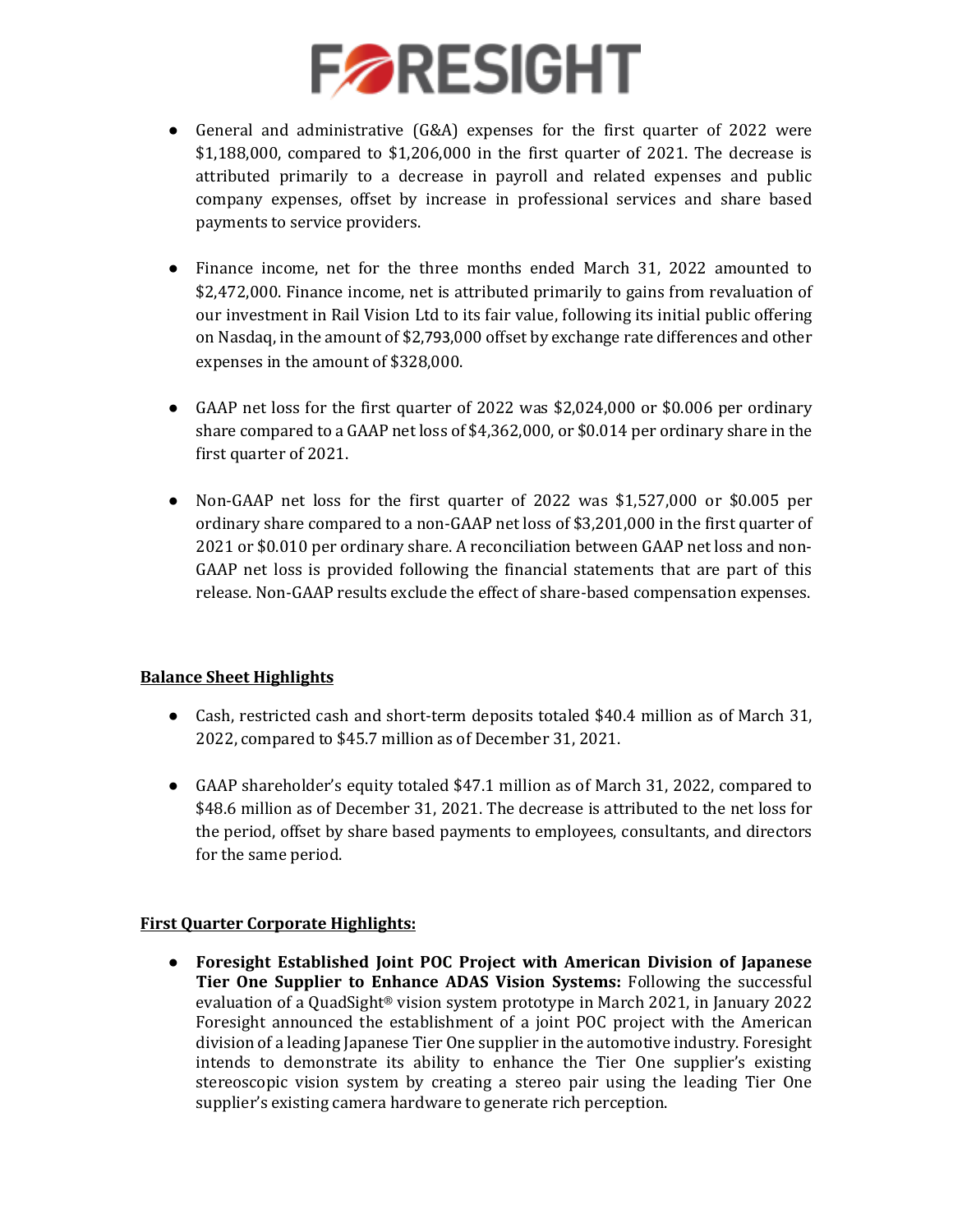

- **Foresight to Develop Custom 3D Sensor Solution for Leading Israeli Defense Integrator:** In February 2022, Foresight announced that it will customize products and solutions for a leading Israeli defense integrator. The defense integrator's end customer is the IDF. Foresight will develop a customized 3D perception solution to meet the requirements of the IDF, and the company expects to recognize revenues of approximately \$250,000 from the project during the first half of 2022.
- **Foresight Establishes Local Subsidiary in Chinese Market:** In January 2022, Foresight announced the establishment of Foresight Changzhou, a wholly owned subsidiary, in Jiangsu Province, China. Established together with the China-Israel Changzhou Innovation Park (CIP), this new subsidiary will allow Foresight to expand more easily within the Chinese market. Foresight Changzhou will hire local staff and engineers, potentially resulting in a stronger network with local partners and manufacturers.
- **Foresight Collaborates with SUNWAY-AI to Commercialize Solutions for Chinese Agriculture and Heavy Machinery Markets:** In January 2022, Foresight announced the signing of a multiphase business cooperation agreement with SUNWAY-AI, a global Chinese manufacturer of autonomous and unmanned intelligent vehicle products. During the first phase of the cooperation, SUNWAY-AI will evaluate a prototype of Foresight's QuadSight vision system. Successful completion of the evaluation could lead to a partnership agreement involving cooperation projects to develop and commercialize products for the Chinese agriculture and heavy machinery markets.
- **Eye-Net Mobile Enters Indian Market with First Pilot Project for Fleet Telematics:** Eye-Net Mobile, a wholly owned subsidiary of Foresight, announced in January 2022 that it will begin its first pilot project in India with a local telematics company. The Indian telematics (fleet tracking) company will evaluate the performance of the Eye-Net™ Protect collision prediction solution in various scenarios. Successful evaluation could lead to possible commercialization and integration of Eye-Net Protect in the telematics company's service suite for commercial fleets and government operators of public vehicles.
- **Eye-Net Mobile Selected by Paris2Connect Consortium to Participate in Urban Mobility Experiment:** In February 2022, Eye-Net Mobile was selected as one of five winners by the Paris2Connect consortium to participate in an urban mobility experiment in Paris' Urban Innovation District. Paris2Connect is dedicated to demonstrating how shared urban digital infrastructure can meet the growing needs of the smart city, and the consortium includes ATP France, Aximum, Nokia, RATP Group, and Signify N.V. Eye-Net expects to benefit from testing its solution in an operational environment under real conditions along a 3.5-kilometer route in the center of Paris, France.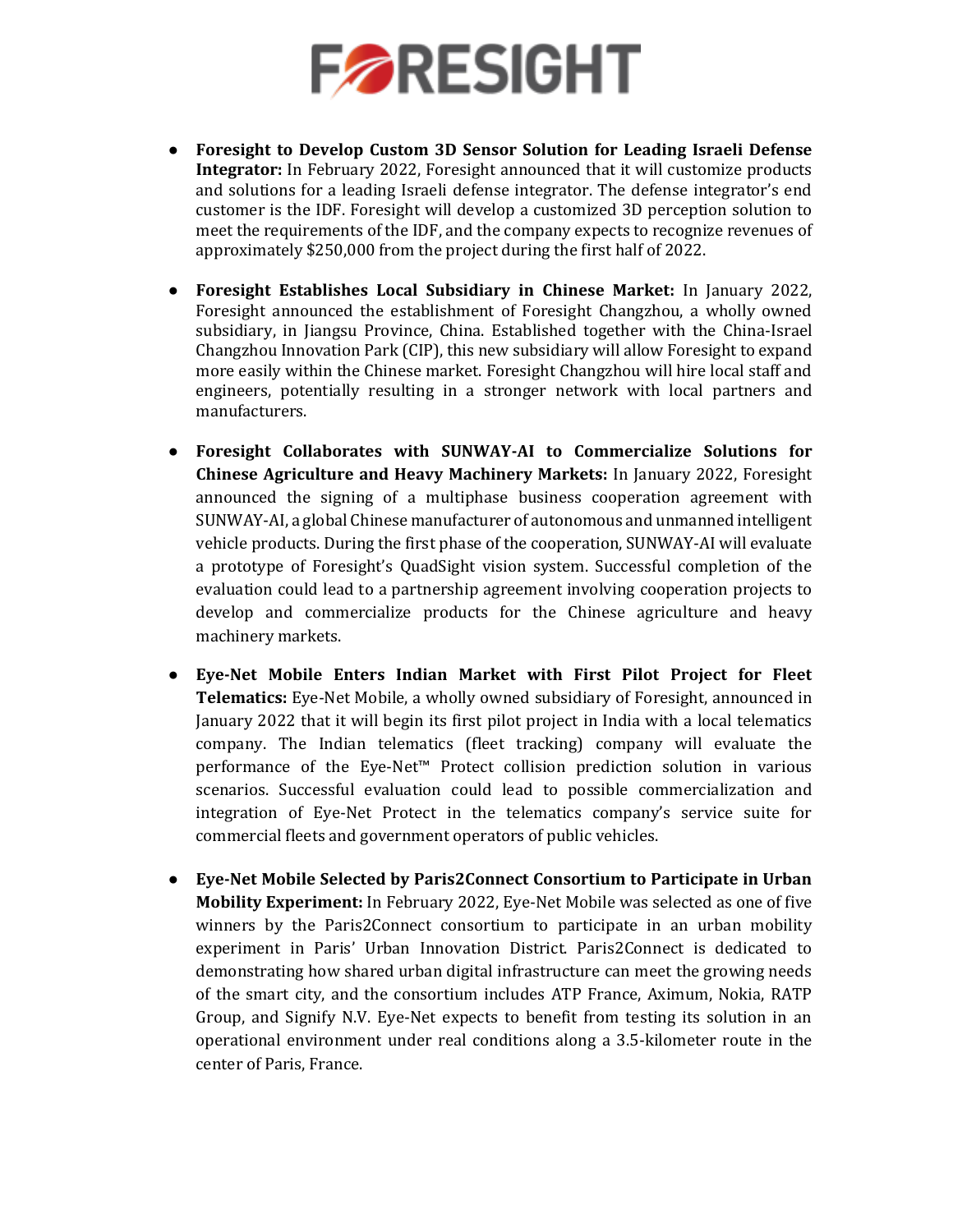

### **Use of Non-GAAP Financial Results**

In addition to disclosing financial results calculated in accordance with United States generally accepted accounting principles (GAAP), the Company's earnings release contains non-GAAP financial measures of net loss for the period that exclude the effect of stock-based compensation expenses. The Company's management believes the non-GAAP financial information provided in this release is useful to investors' understanding and assessment of the Company's ongoing operations. Management also uses both GAAP and non-GAAP information in evaluating and operating business internally and as such deemed it important to provide all this information to investors. The non-GAAP financial measures disclosed by the Company should not be considered in isolation or as a substitute for, or superior to, financial measures calculated in accordance with GAAP, and the financial results calculated in accordance with GAAP and reconciliations to those financial statements should be carefully evaluated. Reconciliations between GAAP measures and non-GAAP measures are provided later in this press release.

### **About Foresight**

Foresight Autonomous Holdings Ltd. (Nasdaq and TASE: FRSX) is a technology company developing smart multi-spectral vision software solutions and cellular-based applications. Through the Company's wholly owned subsidiaries, Foresight Automotive Ltd., Foresight Changzhou Automotive Ltd. and Eye-Net Mobile Ltd., Foresight develops both "in-line-ofsight" vision systems and "beyond-line-of-sight" accident-prevention solutions.

Foresight's vision solutions include modules of automatic calibration and dense threedimensional (3D) point cloud that can be applied to different markets such as automotive, defense, autonomous vehicles and heavy industrial equipment. Eye-Net Mobile's cellularbased solution suite provides real-time pre-collision alerts to enhance road safety and situational awareness for all road users in the urban mobility environment by incorporating cutting-edge AI technology and advanced analytics.

For more information about Foresight and its wholly owned subsidiary, Foresight Automotive, visit [www.foresightauto.com,](about:blank) follow [@ForesightAuto1](https://twitter.com/ForesightAuto1) on Twitter, or join Foresight [Automotive](https://www.linkedin.com/company/foresight-automotive/) on LinkedIn.

### **Forward-Looking Statements**

This press release contains forward-looking statements within the meaning of the "safe harbor" provisions of the Private Securities Litigation Reform Act of 1995 and other Federal securities laws. Words such as "expects," "anticipates," "intends," "plans," "believes," "seeks,"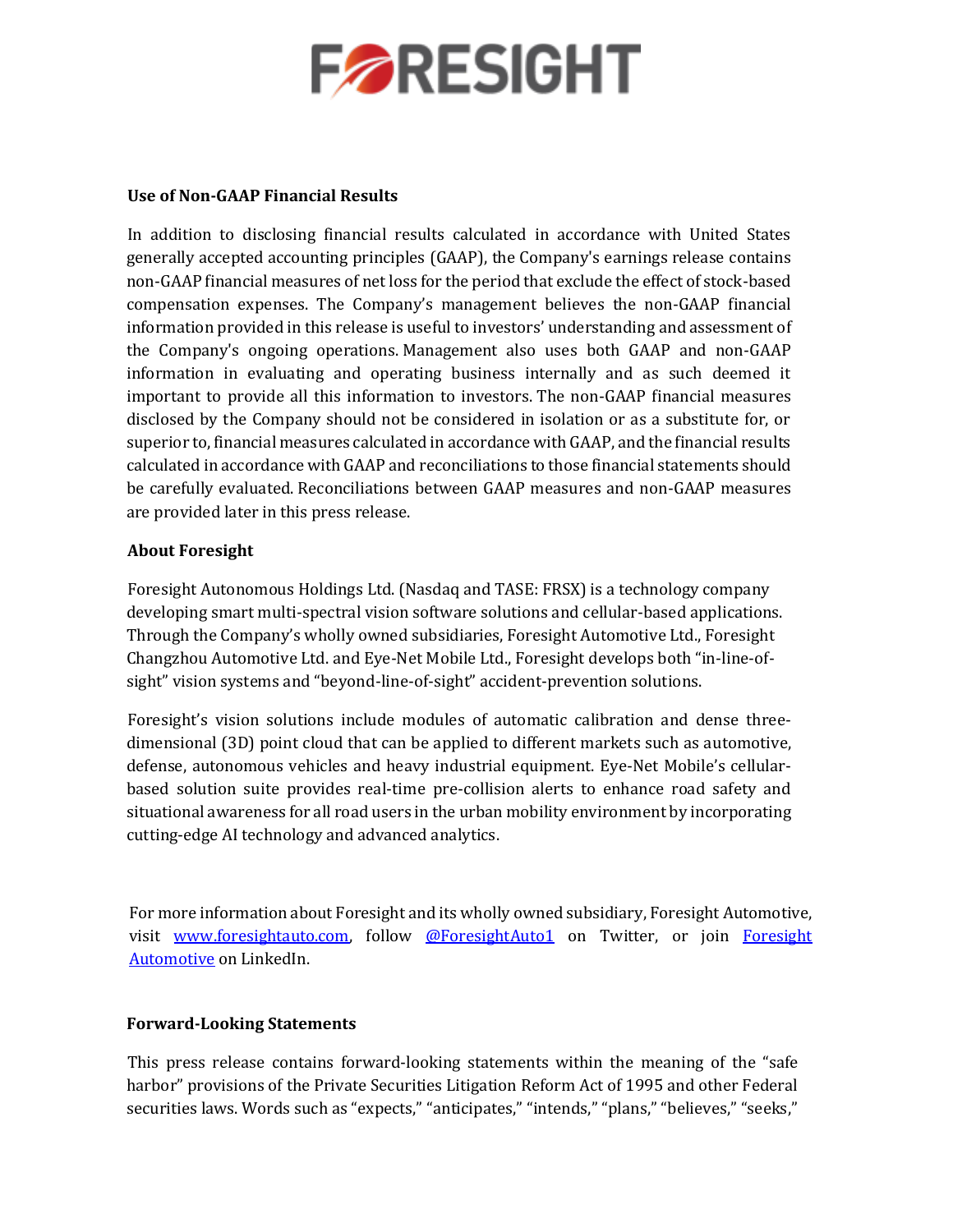# **FORESIGHT**

"estimates" and similar expressions or variations of such words are intended to identify forward-looking statements. For example, Foresight is using forward-looking statements in this press release when it discusses Foresight's and Eye-Net Mobile's continued expansion into new regions and addressable industries, demonstrating the breadth of their potential markets, the its belief in the potential of the Chinese market and that working seamlessly with local partners, manufacturers and suppliers in China will lead directly to more collaborations and joint undertakings, customization of its products and solutions for a leading Israeli defense integrator, for which the IDF is the end customer, that its technology is expected to replace LiDAR in the defense integrator's 3D perception products, the expectation of growing interest from customers with specialized requirements, the expected timing of revenues from the IDF project, its intention to demonstrate its ability to enhance the Tier One supplier's existing stereoscopic vision system, that Foresight Changzhou will allow the Company to expand more easily within the Chinese market, its multiphase business cooperation with SUNWAY-AI and that successful completion of the evaluation could lead to a partnership agreement involving cooperation projects to develop and commercialize products for the Chinese agriculture and heavy machinery markets, and the potential for Eye-Net to commercialize its Eye-Net Protect with respect to its fleet tracking first pilot project in India.. Because such statements deal with future events and are based on Foresight's current expectations, they are subject to various risks and uncertainties and actual results, performance or achievements of Foresight could differ materially from those described in or implied by the statements in this press release. The forward-looking statements contained or implied in this press release are subject to other risks and uncertainties, including those discussed under the heading "Risk Factors" in Foresight's annual report on Form 20-F filed with the Securities and Exchange Commission ("SEC") on March 31, 2022, and in any subsequent filings with the SEC. Except as otherwise required by law, Foresight undertakes no obligation to publicly release any revisions to these forward-looking statements to reflect events or circumstances after the date hereof or to reflect the occurrence of unanticipated events. References and links to websites have been provided as a convenience, and the information contained on such websites is not incorporated by reference into this press release.

### **Investor Relations Contact:**

Miri Segal-Scharia CEO MS-IR LLC msegal@ms-ir.com 917-607-8654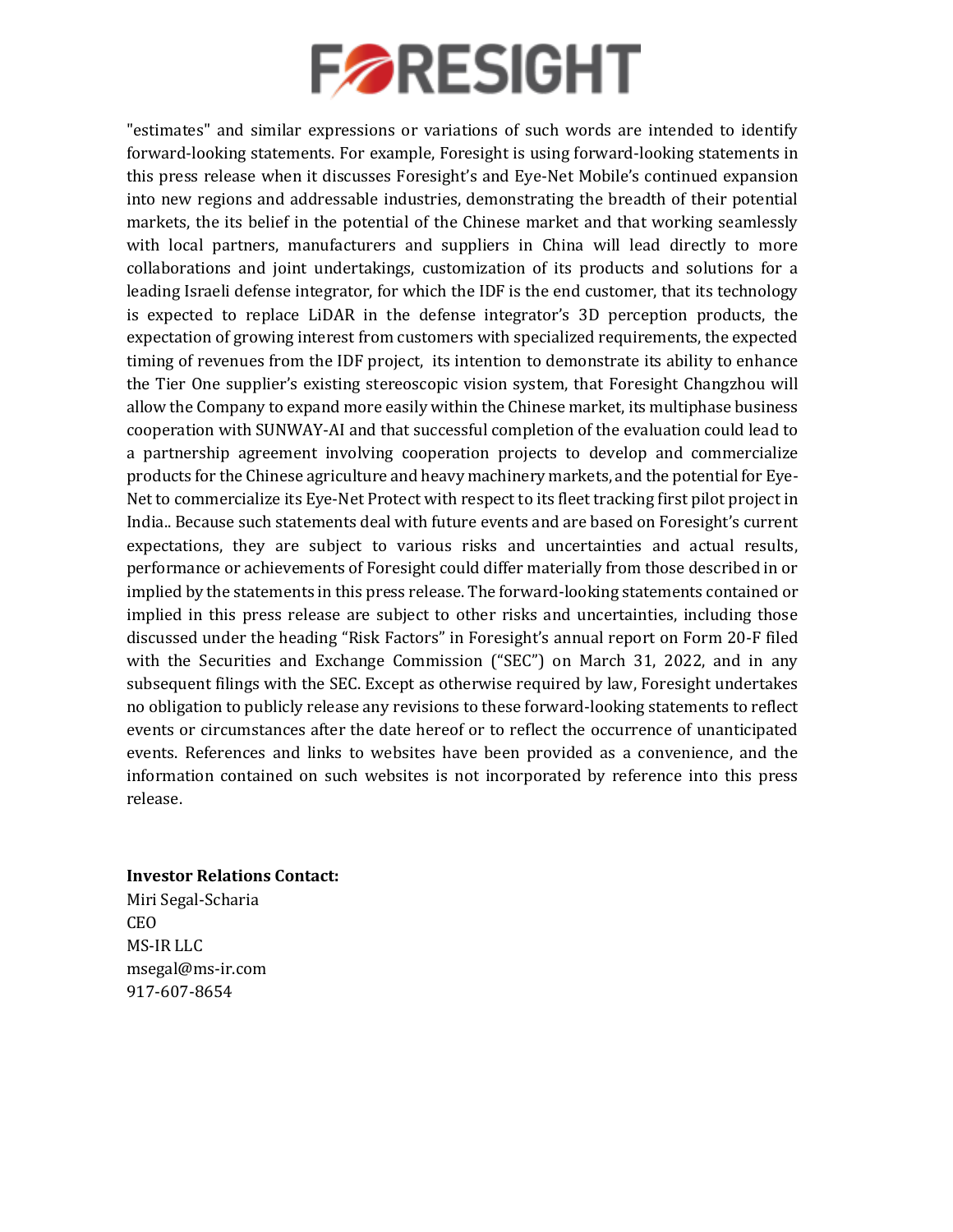

### **FORESIGHT AUTONOMOUS HOLDINGS LTD. INTERIM CONDENSED CONSOLIDATED BALANCE SHEETS**

#### **U.S. dollars in thousands**

|                                                       | As of<br>March 31,<br>2022 | As of<br>March 31,<br>2021 |           | As of<br>December 31,<br>2021 |           |
|-------------------------------------------------------|----------------------------|----------------------------|-----------|-------------------------------|-----------|
| <b>ASSETS</b>                                         |                            |                            |           |                               |           |
|                                                       |                            |                            |           |                               |           |
|                                                       |                            |                            |           |                               |           |
| Current assets:<br>Cash and cash equivalents          | \$<br>26,722               | \$                         | 31,365    | \$                            | 28,073    |
| Restricted cash                                       | 112                        |                            |           |                               | 115       |
| Short term deposits                                   | 13,578                     |                            | 25,119    |                               | 17,513    |
| Marketable equity securities                          | 8                          |                            | 15        |                               | 12        |
| Other receivables                                     | 928                        |                            | 472       |                               | 660       |
|                                                       |                            |                            |           |                               |           |
| Total current assets                                  | 41,348                     |                            | 56,971    |                               | 46,373    |
| Non-current assets:                                   |                            |                            |           |                               |           |
| <b>ROU</b> asset                                      | 2,516                      |                            | 1,999     |                               | 2,594     |
| Investment in equity securities                       | 7,096                      |                            | 4,011     |                               | 4,011     |
| Fixed assets, net                                     | 631                        |                            | 402       |                               | 503       |
|                                                       | 10,243                     |                            | 6,412     |                               | 7,108     |
| Total assets                                          | \$<br>51,591               | \$                         | 63,383    | \$                            | 53,481    |
|                                                       |                            |                            |           |                               |           |
| <b>LIABILITIES AND SHAREHOLDERS'</b><br><b>EQUITY</b> |                            |                            |           |                               |           |
| Current liabilities:                                  |                            |                            |           |                               |           |
| Trade payables                                        | \$<br>281                  | \$                         | 167       | \$                            | 253       |
| Operating lease liability                             | 593                        |                            | 417       |                               | 587       |
| Other accounts payables                               | 1,611                      |                            | 3,209     |                               | 1,865     |
| Total current liabilities                             | 2,485                      |                            | 3,793     |                               | 2,705     |
|                                                       |                            |                            |           |                               |           |
| Non-current liabilities:<br>Operating lease liability | 2,000                      |                            | 1,586     |                               |           |
|                                                       |                            |                            |           |                               | 2,143     |
| <b>Total liabilities</b>                              | 4,485                      |                            | 5,379     |                               | 4,848     |
| Shareholders' equity:                                 |                            |                            |           |                               |           |
| Ordinary shares of NIS 0 par value;                   |                            |                            |           |                               |           |
| Additional paid-in capital                            | 128,634                    |                            | 127,025   |                               | 128,209   |
| Accumulated deficit                                   | (81, 827)                  |                            | (69, 130) |                               | (79, 804) |
| <b>Total Foresight Autonomous Holdings</b>            |                            |                            |           |                               |           |
| LTD. shareholders' equity                             | 46,807                     |                            | 57,895    |                               | 48,405    |
| <b>Non-Controlling Interest</b>                       | 299                        |                            | 109       |                               | 228       |
| Total equity                                          | 47,106                     |                            | 58,004    |                               | 48,633    |
| Total liabilities and shareholders' equity            | \$<br>51,591               | \$                         | 63,383    | \$                            | 53,481    |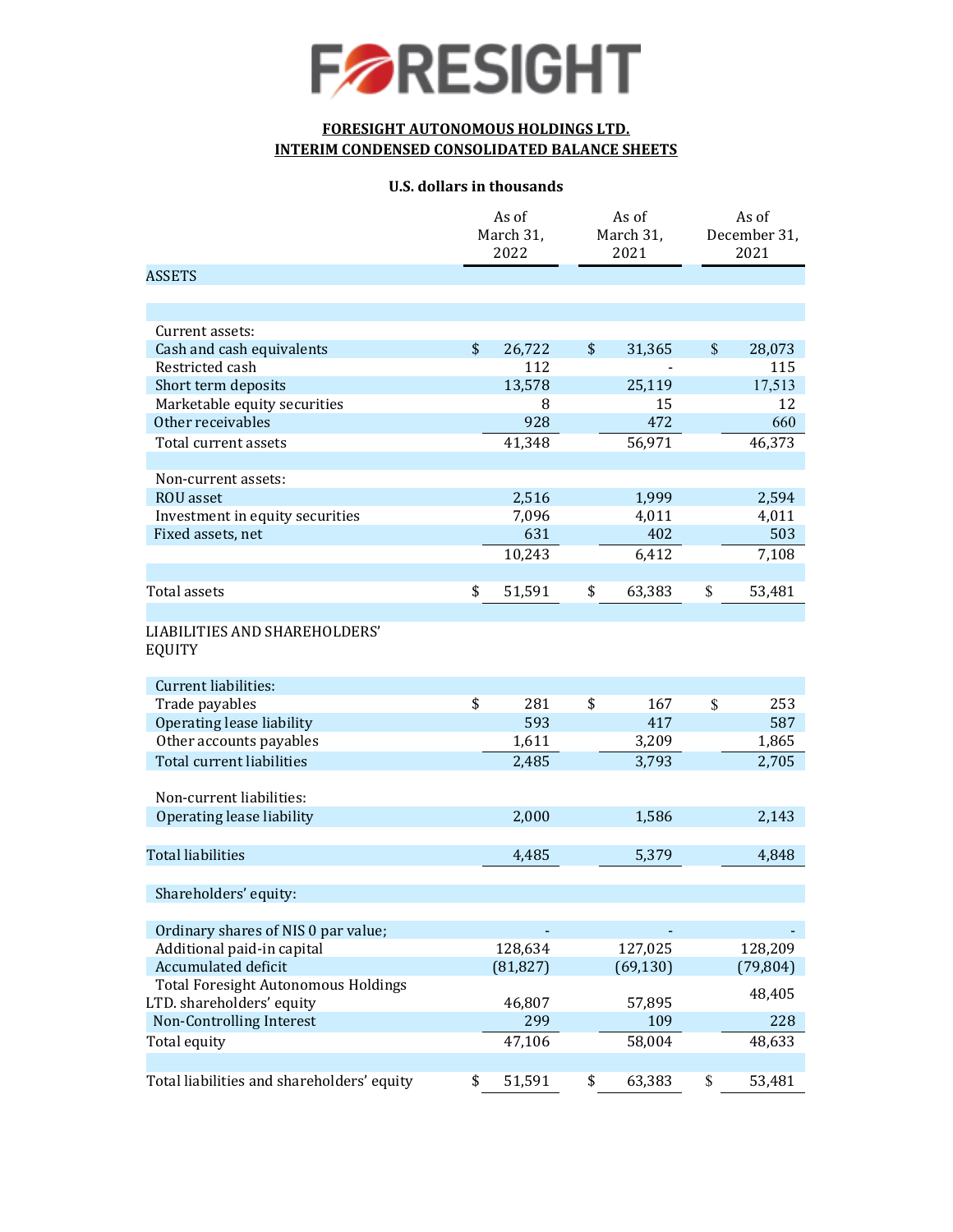

### **FORESIGHT AUTONOMOUS HOLDINGS LTD. INTERIM CONDENSED CONSOLIDATED STATEMENTS OF COMPREHENSIVE LOSS U.S. dollars in thousands**

|                                        | Three months ended<br>March 31, |          |  |
|----------------------------------------|---------------------------------|----------|--|
|                                        | 2022                            | 2021     |  |
| Revenues                               | 35                              |          |  |
| Cost of revenues                       | (27)                            |          |  |
| <b>Gross profit</b>                    | 8                               |          |  |
| Research and development expenses, net | (2,692)                         | (2,659)  |  |
| Marketing and sales                    | (624)                           | (496)    |  |
| General and administrative expenses    | (1, 188)                        | (1,206)  |  |
| <b>Operating loss</b>                  | (4, 496)                        | (4, 361) |  |
| Financing income (expenses), net       | 2,472                           | (1)      |  |
| <b>Net loss</b>                        | (2,024)                         | (4,362)  |  |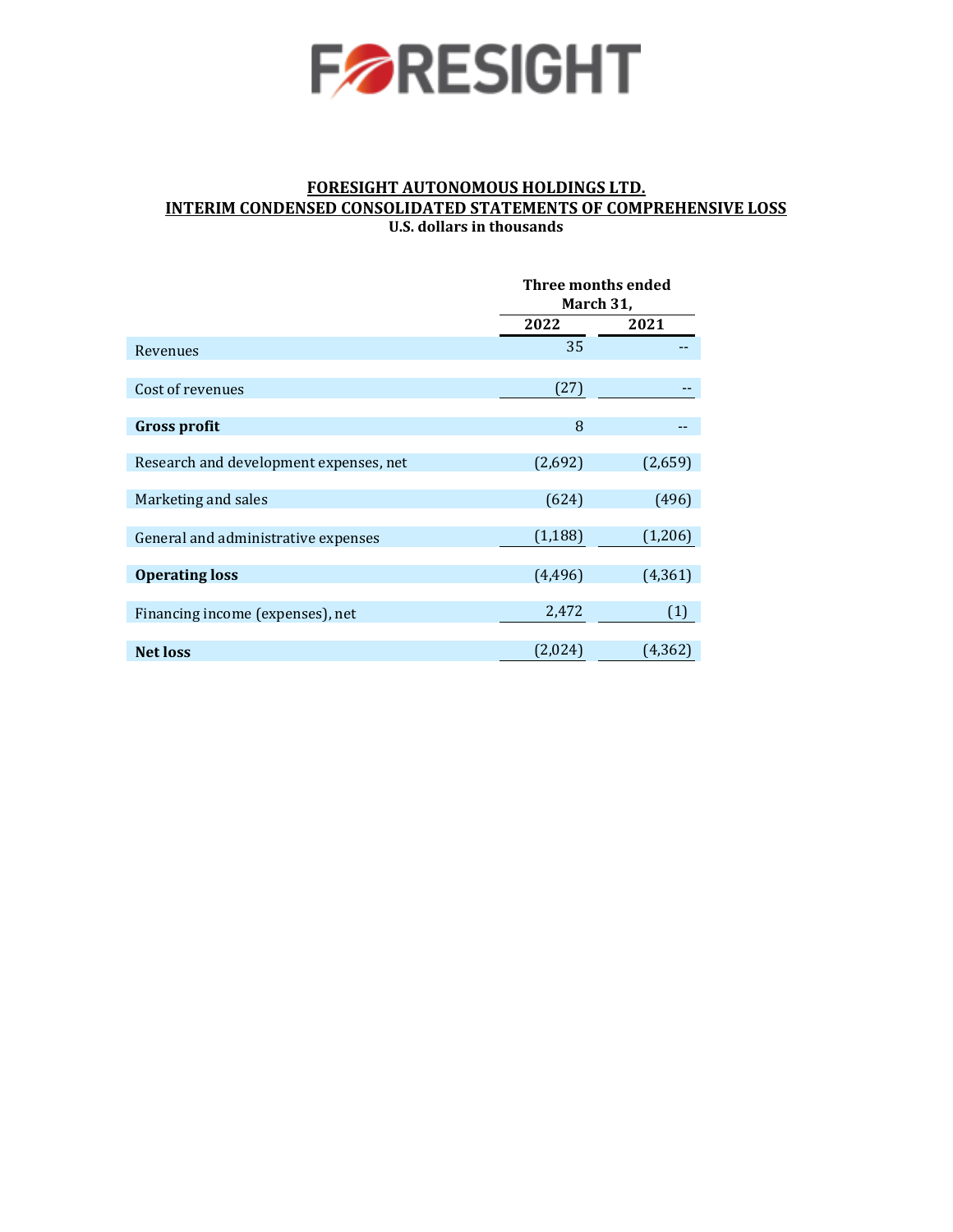

## **FORESIGHT AUTONOMOUS HOLDINGS LTD. INTERIM CONDENSED CONSOLIDATED STATEMENTS OF CASH FLOW**

**U.S. dollars in thousands**

|                                                                           | <b>Three months ended</b><br>March 31, |           |  |
|---------------------------------------------------------------------------|----------------------------------------|-----------|--|
|                                                                           | 2022                                   | 2021      |  |
|                                                                           |                                        |           |  |
| <b>Net Cash Used in Operating Activities</b>                              |                                        |           |  |
| Loss for the Period                                                       | (2,024)                                | (4, 362)  |  |
|                                                                           |                                        |           |  |
| Adjustments to reconcile profit to net cash used in                       |                                        |           |  |
| (provided by) operating activities:                                       | (2,805)                                | 2,569     |  |
|                                                                           | (4,829)                                | (1,793)   |  |
| Net cash used in operating activities                                     |                                        |           |  |
|                                                                           |                                        |           |  |
| <b>Cash Flows from Investing Activities</b>                               |                                        |           |  |
| Changes in short term deposits                                            | 3,934                                  | (19, 953) |  |
|                                                                           |                                        |           |  |
| Investment in equity securities                                           | (287)                                  |           |  |
|                                                                           |                                        |           |  |
| Purchase of fixed assets                                                  | (179)                                  | (19)      |  |
|                                                                           |                                        |           |  |
| Net cash provided by (used in) investing                                  |                                        |           |  |
| activities                                                                | 3,468                                  | (19, 972) |  |
|                                                                           |                                        |           |  |
|                                                                           |                                        |           |  |
| <b>Cash flows from Financing Activities:</b>                              |                                        |           |  |
| Issuance of ordinary shares, net of issuance                              |                                        |           |  |
| expenses                                                                  |                                        | 13,508    |  |
| Proceeds from exercise of warrants                                        |                                        | 595       |  |
| Proceeds from exercise of options                                         |                                        | 57        |  |
|                                                                           |                                        |           |  |
| Net cash provided by financing activities                                 |                                        | 14,160    |  |
|                                                                           |                                        |           |  |
|                                                                           |                                        |           |  |
| Effect of exchange rate changes on cash and                               |                                        |           |  |
| cash equivalents                                                          | 7                                      | 198       |  |
|                                                                           |                                        |           |  |
| Decrease in cash and cash equivalents and                                 |                                        |           |  |
| restricted cash                                                           | (1, 354)                               | (7, 407)  |  |
| Cash and cash equivalents and restricted cash                             |                                        |           |  |
| at the beginning of the period                                            | 28,188                                 | 38,772    |  |
|                                                                           |                                        |           |  |
| Cash and cash equivalents and restricted cash<br>at the end of the period | 26,834                                 | 31,365    |  |
|                                                                           |                                        |           |  |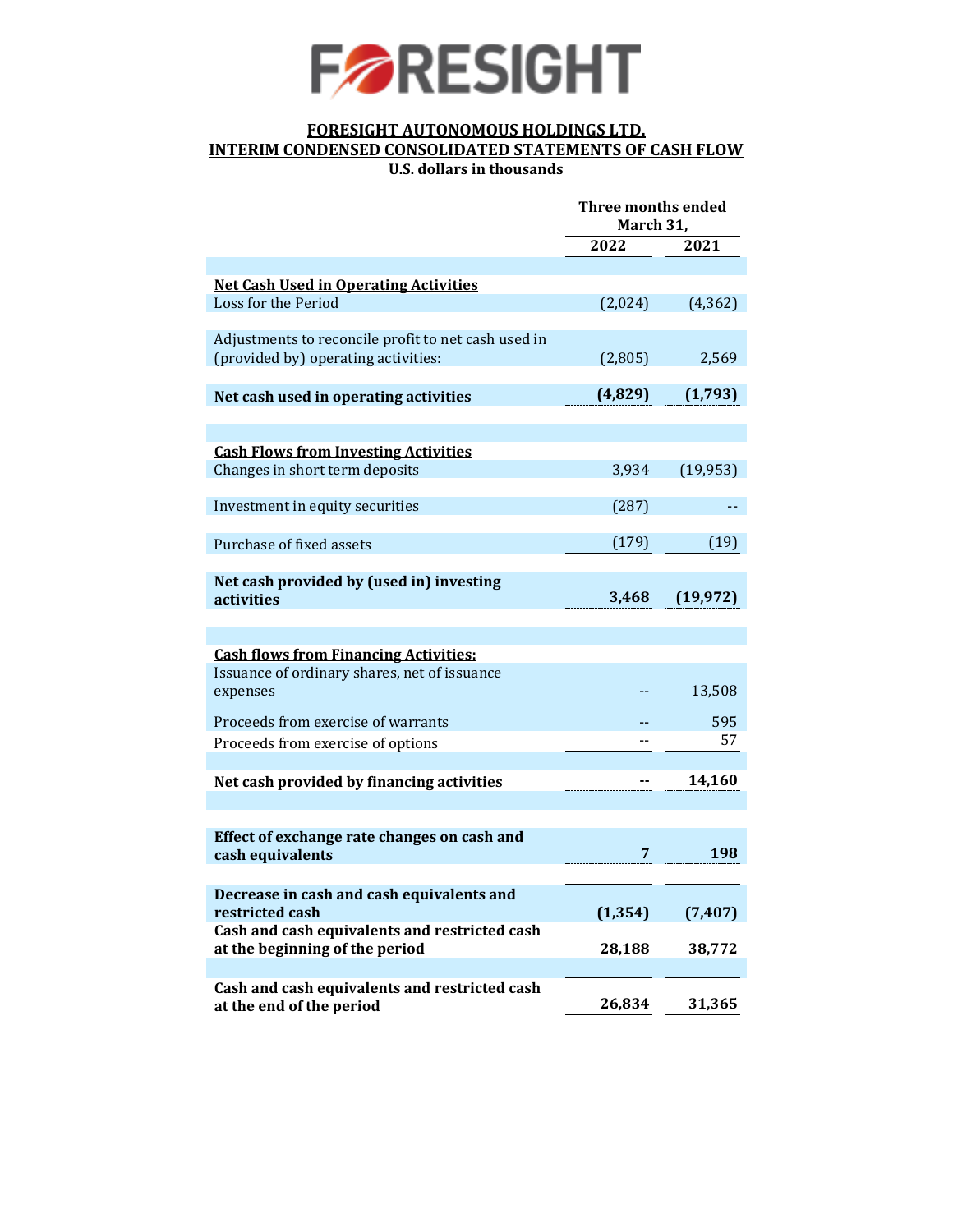

### **FORESIGHT AUTONOMOUS HOLDINGS LTD. INTERIM CONDENSED CONSOLIDATED STATEMENTS OF CASH FLOW U.S. dollars in thousands**

| Adjustments to reconcile profit (loss) to net cash<br>used in operating activities: | <b>Three months</b><br>ended<br>March 31, |       |  |
|-------------------------------------------------------------------------------------|-------------------------------------------|-------|--|
|                                                                                     | 2022                                      | 2021  |  |
| Share-based payment                                                                 | 497                                       | 1.161 |  |
| Depreciation                                                                        | 51                                        | 44    |  |
| Revaluation of marketable equity securities                                         | (2,793)                                   | 27    |  |
| exchange rate changes on cash and cash equivalents                                  | (7)                                       | (198) |  |
| Changes in assets and liabilities:                                                  |                                           |       |  |
| Increase in other receivables                                                       | (268)                                     | (71)  |  |
| Increase (decrease) in trade payables                                               | 28                                        | (224) |  |
| Change in operating lease liability                                                 | (59)                                      | (165) |  |
| Increase (decrease) in other accounts payable                                       | (254)                                     | 1,995 |  |
|                                                                                     |                                           |       |  |
| Adjustments to reconcile loss to net cash used in                                   |                                           |       |  |
| operating activities                                                                | (2,805)                                   | 2,569 |  |